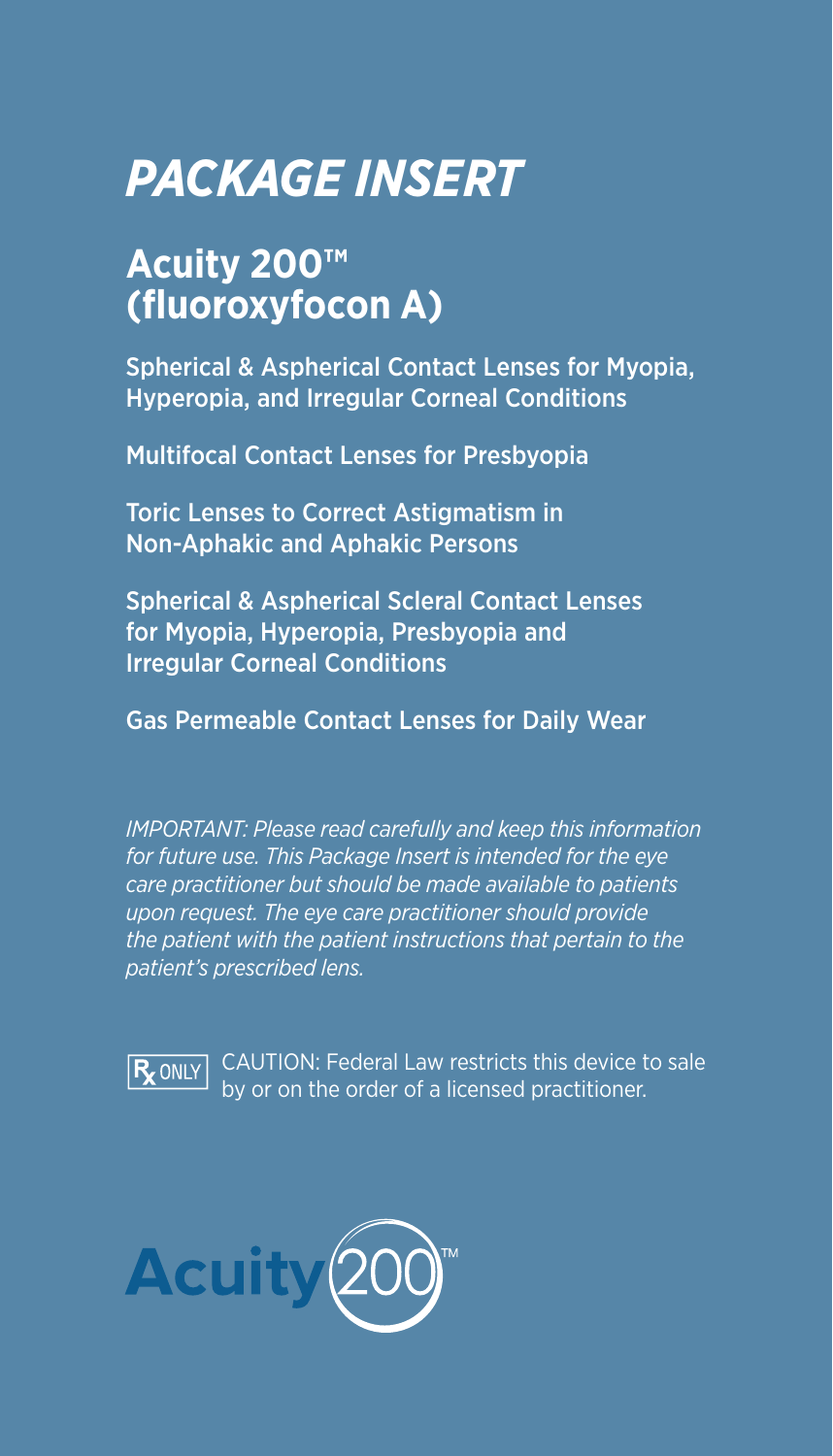# **DESCRIPTION**

Acuity 200™ (fluoroxyfocon A) contact lenses are manufactured from a gas permeable contact lens material composed of siloxanyl fluoromethacrylate copolymer. Acuity 200 is available with or without an ultraviolet absorber (MHB).

The Acuity 200 (fluoroxyfocon A) Rigid Gas Permeable Contact Lens is available in a spherical, aspheric, toric or multifocal design for daily wear only. Semi-scleral and scleral lenses are available for daily wear only.

# Acuity 200™ Contact Lenses are hemispherical shells of the following dimensions:

| <b>Spherical and Aspheric Lens</b>               |                                                      |  |
|--------------------------------------------------|------------------------------------------------------|--|
| Power Range                                      | $-20,00D$ to $+20,00D$ in 0.25D<br>increments        |  |
| Diameter                                         | 7.0mm to 21.0mm                                      |  |
| <b>Base Curve Range</b>                          | 4.00mm to 11.50mm<br>in 0.01mm increments            |  |
| Multifocal Lens (Centered, Decentered, Crescent) |                                                      |  |
| Power Range                                      | $-20,00D$ to $+20,00D$ in 0.25D<br><i>increments</i> |  |
| Diameter                                         | 7.0mm to 21.0mm                                      |  |
| <b>Base Curve Range</b>                          | 4.00mm to 11.50mm<br>in 0.01mm increments            |  |
| <b>Segment Heights</b>                           | $-2,00D$ to $+1,00$ mm in 0.5<br>increments.         |  |
| <b>Add Powers</b>                                | +1,00D to +4,00D in 0.25D<br><i>increments</i>       |  |
| <b>Prism Ballast</b>                             | 0.5 to 3.5 prism diopters<br>in 0.5D increments      |  |
| <b>Toric Lens Designs</b>                        |                                                      |  |
| Power Range                                      | $-20,00D$ to $+20,00D$ in 0.25D<br><i>increments</i> |  |
| Diameter                                         | 7.0mm to 21.0mm                                      |  |
| <b>Base Curve Range</b>                          | 4.00mm to 11.50mm<br>in 0.01mm increments            |  |
| Toricity                                         | Up to 9.00 Diopters                                  |  |
| <b>Scieral Contact Lens Designs</b>              |                                                      |  |
| Power Range                                      | $-20,00D$ to $+20,00D$ in 0.25D<br>increments        |  |
| Diameter                                         | 16.0mm to 21.0mm                                     |  |
| Normalized Vaults                                | 2.50mm to 6.00mm                                     |  |

The lenses described above can have a center thickness of 0.07 mm to 0.65 mm that will vary with lens design, power and diameter.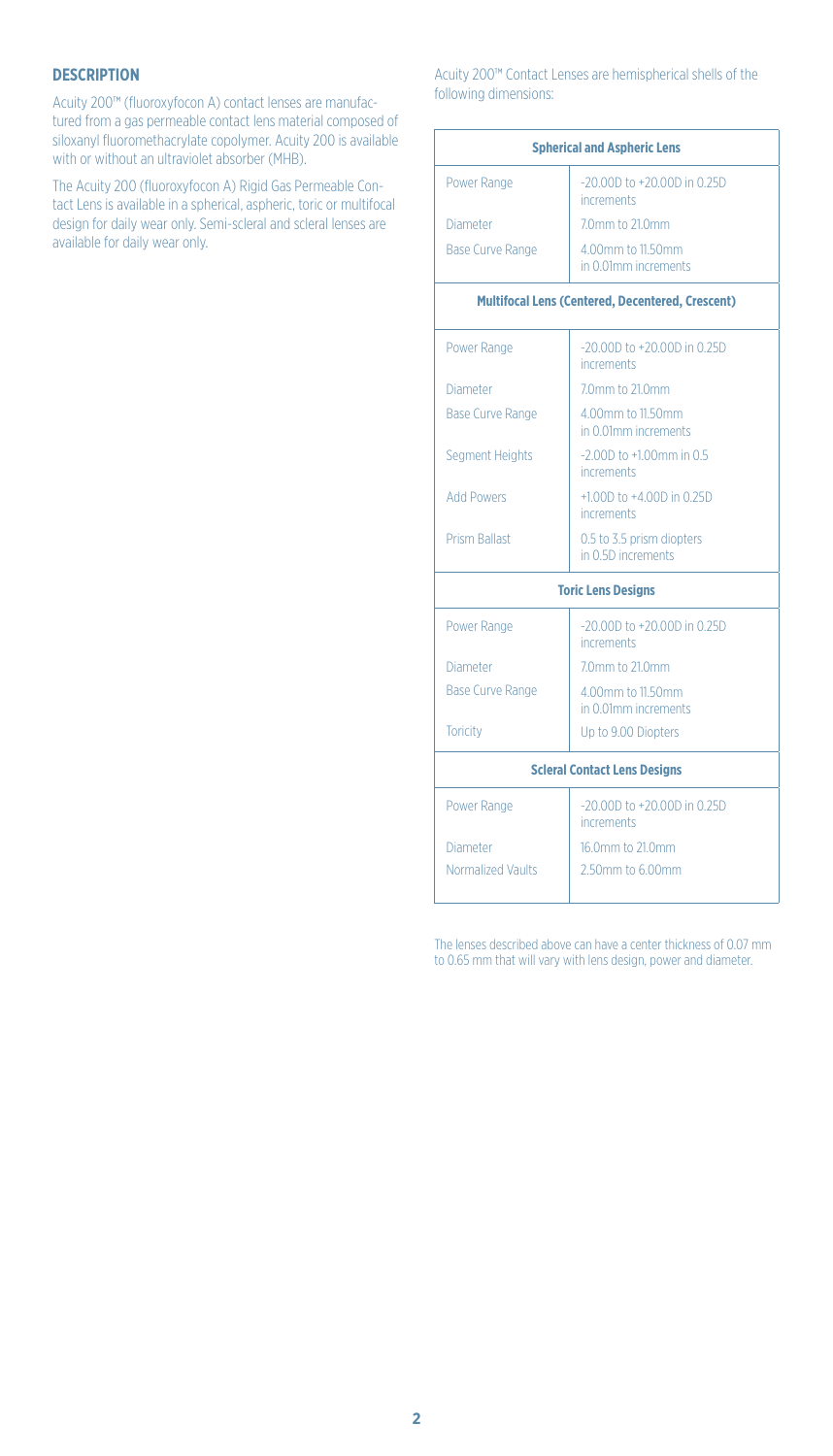# **Physical/Optical Properties of Acuity 200<sup>** $M$ **</sup> Contact Lens/Material:**

#### The tinted lenses contain the following color additives:

| Color            | <b>Color Additive</b>                      |
|------------------|--------------------------------------------|
| <b>Blue</b>      | D & C Green No. 6                          |
| Ice Blue         | D & C Green No. 6                          |
| Orange           | D & C Red #17<br>Solvent Yellow No. 18     |
| Green            | D & C Green No. 6<br>Solvent Yellow No. 18 |
| Specific Gravity | 118                                        |
| Refractive Index | 1.430                                      |

# Light Transmittance\*

| Tint                  | <b>Transmittance</b>                                  |
|-----------------------|-------------------------------------------------------|
| Blue                  | 89%                                                   |
| Ice Blue              | 91%                                                   |
| Orange                | 90%                                                   |
| Green                 | 87%                                                   |
| Surface Character     | Hydrophobic                                           |
| Wetting Angle         | 48°                                                   |
| Water Content         | < 1%                                                  |
| Oxygen Permeability:  |                                                       |
| <b>Edge Corrected</b> | 200**                                                 |
|                       | *Average CIF Luminous Y Transmittance (381 nm-780 nm) |

(lens center thickness = 0.65 mm)

\*\*ISO/Fatt Method:DK Units = x 10<sup>-n</sup> (cm<sup>3</sup> O<sub>2</sub>)(cm)/[(sec)(cm<sup>2</sup>) (mmHg)] @ 35°C



# **Acuity 200**– 0.15 mm thick Acuity 200 (Blue)

- Note: Long term exposure to ultraviolet (UV) radiation is one of the risk factors associated with cataracts. Exposure is based on a number of factors such as environmental conditions (altitude, geography, cloud cover) and personal factors (extent and nature of outdoor activities). UV-absorbing contact lenses help provide protection against harmful UV radiation. However, clinical studies have not been done to demonstrate that wearing UV-absorbing contact lenses reduces the risk of developing cataracts or other eye disorders. Consult your eye care practitioner for more information.
- **WARNING:** UV-absorbing contact lenses are NOT substitutes for protective UV-absorbing eyewear such as UV-absorbing goggles or sunglasses. Persons should continue to use their protective UV-absorbing eyewear as directed.

#### **ACTIONS**

Acuity 200 Contact Lenses when placed on the cornea act as a refracting medium to focus light rays on the retina. The Acuity 200 semi-scleral and scleral contact lens when placed on the conjunctiva, vaults over the cornea and acts as a refracting medium to focus light rays on the retina.

Acuity 200 Contact Lenses are lathe cut firm contact lens with spherical or aspheric back surfaces. The posterior curve is selected to properly fit an individual eye, and the anterior curve is selected to provide the necessary optical power to correct refractive error. A peripheral curve system on the posterior surface allows tear exchange between the lens and the cornea.

Acuity 200 Contact Lenses provide a more even surface over the different curvatures of the astigmatic cornea and thus helps to focus light rays on the retina.

Acuity 200 Contact Lenses provide the necessary optical powers to correct different refractive errors for distance and near requirements.

**Practitioner Note:** Acuity 200 Contact Lenses are not sterile when shipped from the Authorized Acuity Manufacturer. Prior to dispensing, clean, and disinfect the lens(es) according to the appropriate lens care regimen.

# **INDICATIONS**

Acuity 200<sup>®</sup> (fluoroxyfocon A) Contact Lenses are indicated for daily wear for the correction of refractive ametropia (myopia, hyperopia, astigmatism, and presbyopia) in aphakic and non-aphakic persons with non-diseased eyes. The lenses may be prescribed for daily wear in otherwise non-diseased eyes that require a rigid contact lens for the management of irregular corneal conditions such as keratoconus, pellucid marginal degeneration, or following penetrating keratoplasty or refractive (e.g., LASIK) surgery. The lenses may be disinfected using a chemical disinfection (not heat) system only.

#### **CONTRAINDICATIONS (REASONS NOT TO USE)**

DO NOT USE Acuity 200 Contact Lenses when any of the following conditions exist:

- Acute or subacute inflammation of the anterior chamber of the eye
- Any eye disease, injury, or abnormality, other than irregular corneal conditions as described in the INDICATIONS section, that affects the cornea, conjunctiva, or eyelids
- Severe insufficiency of lacrimal secretion (dry eyes)
- Corneal hypoesthesia (reduced corneal sensitivity), if non-aphakic
- Any systemic disease that may affect the eye or be exaggerated by wearing contact lenses
- Allergic reactions of ocular surfaces or adnexa that may be induced or exaggerated by wearing contact lenses or using contact lens solutions
- Allergy to any ingredient in a solution which is to be used to care for the Acuity 200 Contact Lens material.
- Any active corneal infection (bacterial, fungal, or viral)
- Red or irritated eyes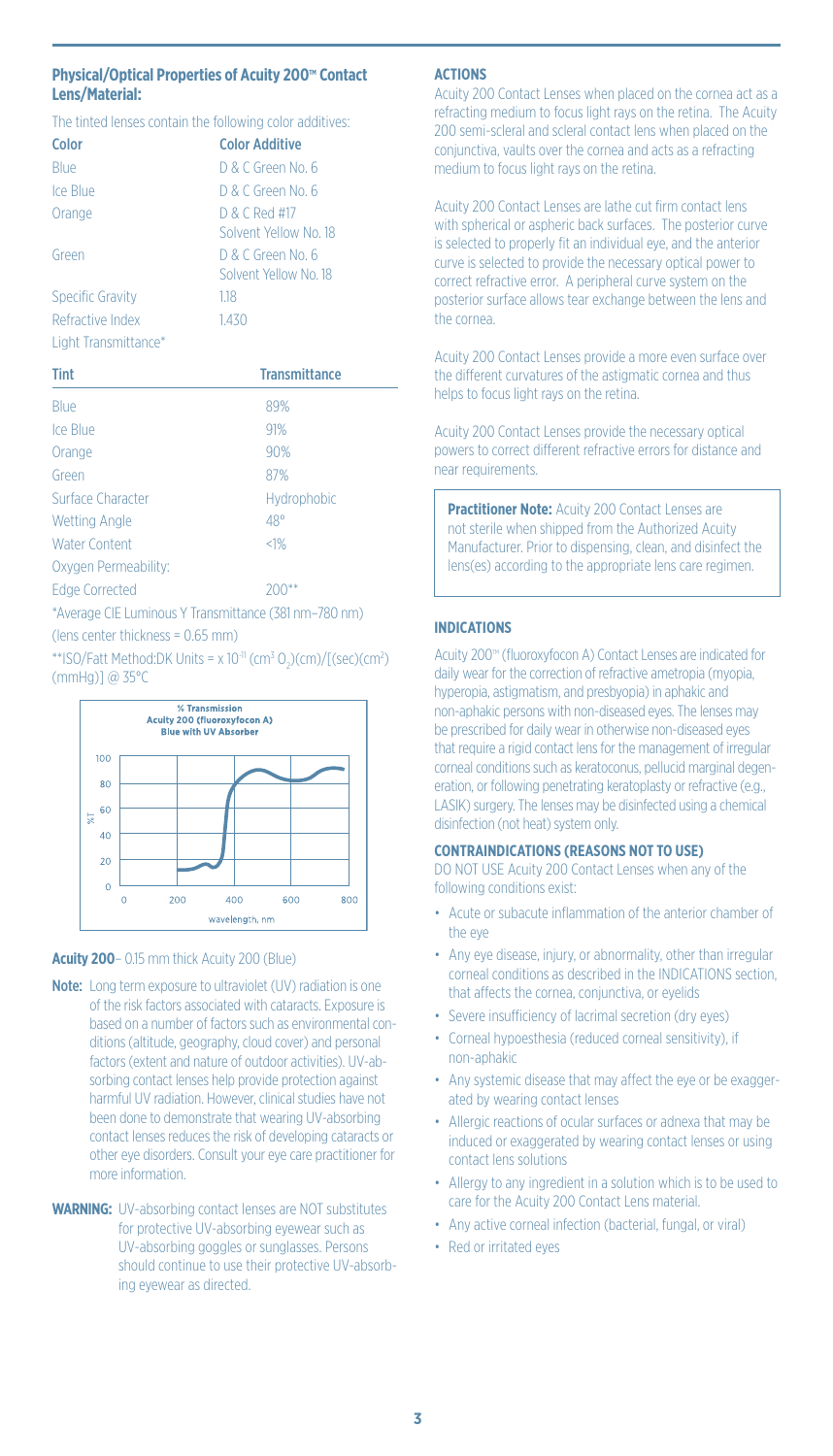#### **WARNINGS**

Patients should be advised of the following warnings pertaining to contact lens wear:

- Problems with contact lenses and lens care products could result in **SERIOUS INJURY TO THE EYE.** It is essential that patients follow their eye care practitioner's directions and all labeling instructions for proper use of lenses and lens care products, including the lens case. Eye problems, including corneal ulcers, can develop rapidly and lead to LOSS OF VISION.
- Daily wear lenses are not indicated for overnight wear, and patients should be instructed not to wear lenses while sleeping. Clinical studies have shown that the risk of serious adverse reactions is increased when these daily wear lenses are worn overnight.
- Studies have shown that contact lens wearers who are smokers have a higher incidence of adverse reactions than nonsmokers.
- If a patient experiences eye discomfort, excessive tearing, vision changes, or redness of the eye, the patient should be instructed to IMMEDIATELY REMOVE LENSES AND PROMPTLY CONTACT HIS OR HER EYE CARE PRACTI-TIONER.

# **PRECAUTIONS**

- Never reuse the solution. You may store the lenses in the unopened container until ready to dispense, up to a maximum of thirty days from the date of filling (see lens shipping carton label). If the lenses are stored for longer periods of time, they should be cleaned and disinfected with Boston SIMPLUS® Multi-Action Solution or Menicon UniquepH® Multi-Purpose Solution.
- Patients may experience a reduction in visibility while wearing these lenses in conditions of low illumination for the following color and center thickness:

| <b>Lens Type/Color</b> | <b>Center Thickness</b> |
|------------------------|-------------------------|
| Acuity 200 Blue        | $>0.65$ mm              |
| Acuity 200 Ice Blue    | $>0.65$ mm              |
| Acuity 200 Green       | $>0.55$ mm              |
| Acuity 200 Orange      | $>0.65$ mm              |

#### **Special Precautions for Eye Care Practitioners:**

- Due to the small number of patients enrolled in clinical investigation of lenses, all refractive powers, design configurations, or lens parameters available in the lens material are not evaluated in significant numbers. Consequently, when selecting an appropriate lens design and parameters, the eye care practitioner should consider all characteristics of the lens that can affect lens performance and ocular health, including oxygen permeability, wettability, central and peripheral thickness, and optic zone diameter.
- The potential impact of these factors on the patient's ocular health should be carefully weighed against the patient's need for refractive correction; therefore, the continuing ocular health of the patient and lens performance on the eye should be carefully monitored by the prescribing eye care practitioner.
- Patients who wear contact lenses to correct presbyopia may not achieve the best corrected visual acuity for either far or near vision. Visual requirements vary with the individual and should be considered when selecting the most appropriate type of lens for each patient.
- Aphakic patients should not be fitted with Acuity 200 Contact Lenses until the determination is made that the eye has healed completely.
- Before leaving the eye care practitioner's office, the patient should be able to properly remove lenses or should have someone else available who can remove the lenses for him or her.
- Eye care practitioners should instruct the patient to remove the lenses immediately if the eye becomes red or irritated.
- The presence of the UV-absorber in the Acuity 200 Contact Lens material may require equipment enhancement to visualize fluorescein patterns adequately. (Refer to the Professional Fitting and Information Guide for detailed instructions.) Eye care practitioners should carefully instruct patients about the following care regimen and safety precautions:

Eye care practitioners should carefully instruct patients about the following care regimen and safety precautions:

- Different solutions often cannot be used together, and not all solutions are safe for use with all lenses. Use only recommended solutions.
	- Do not heat the conditioning/storage solution and/or lenses. Keep them away from extreme heat.
	- Always use fresh, unexpired lens care solutions.
	- Always follow directions in the Package Inserts for the use of contact lens solutions.
	- Use only a chemical (not heat) lens care system. Use of a heat (thermal) care system can warp Acuity 200 Contact Lenses.
	- Sterile unpreserved solutions, when used, should be discarded after the time specified in the labeling directions.
	- Do not use saliva or anything other than the recommended solutions for lubricating or wetting lenses.
	- Always keep the lenses completely immersed in the recommended storage solution when the lenses are not being worn (stored).
- If the lens sticks (stops moving) on the eye, the patient should be instructed to follow the recommended directions on Care for a Sticking (Non-Moving) Lens. The lens should move freely on the eye for the continued health of the eye. If non-movement of the lens continues, the patient should be instructed to IMMEDIATELY CONSULT HIS OR HER EYE CARE PRACTITIONER.
- Always wash and rinse hands before handling lenses. Do not get cosmetics, lotions, soaps, creams, deodorants, or sprays in the eyes or on the lenses. It is best to put on lenses before putting on makeup. Water-based cosmetics are less likely to damage lenses than oil-based products.
- Do not touch contact lenses with the fingers or hands if the hands are not free of foreign materials, as microscopic scratches on the lenses may occur, causing distorted vision and/or injury to the eye.
- Carefully follow the handling, insertion, removal, cleaning, disinfecting, storing, and wearing instructions in the Patient Information Booklet for the Acuity 200 Contact Lenses and in those prescribed by the eye care practitioner.
- Never wear lenses beyond the period recommended by the eye care practitioner.
- If aerosol products, such as hair spray, are used while wearing lenses, exercise caution and keep eyes closed until the spray has settled.
- Always handle lenses gently and avoid dropping them on hard surfaces.
- Avoid all harmful or irritating vapors and fumes while wearing lenses.
- Patients should be advised about wearing lenses during sporting and water related activities. Exposure to water while wearing contact lenses in activities such as swimming, water skiing, and hot tubs may increase the risk of ocular infection including, but not limited to, Acanthamoeba keratitis.
- Instruct patient to inform his or her doctor (health care professional) that the patient wears contact lenses.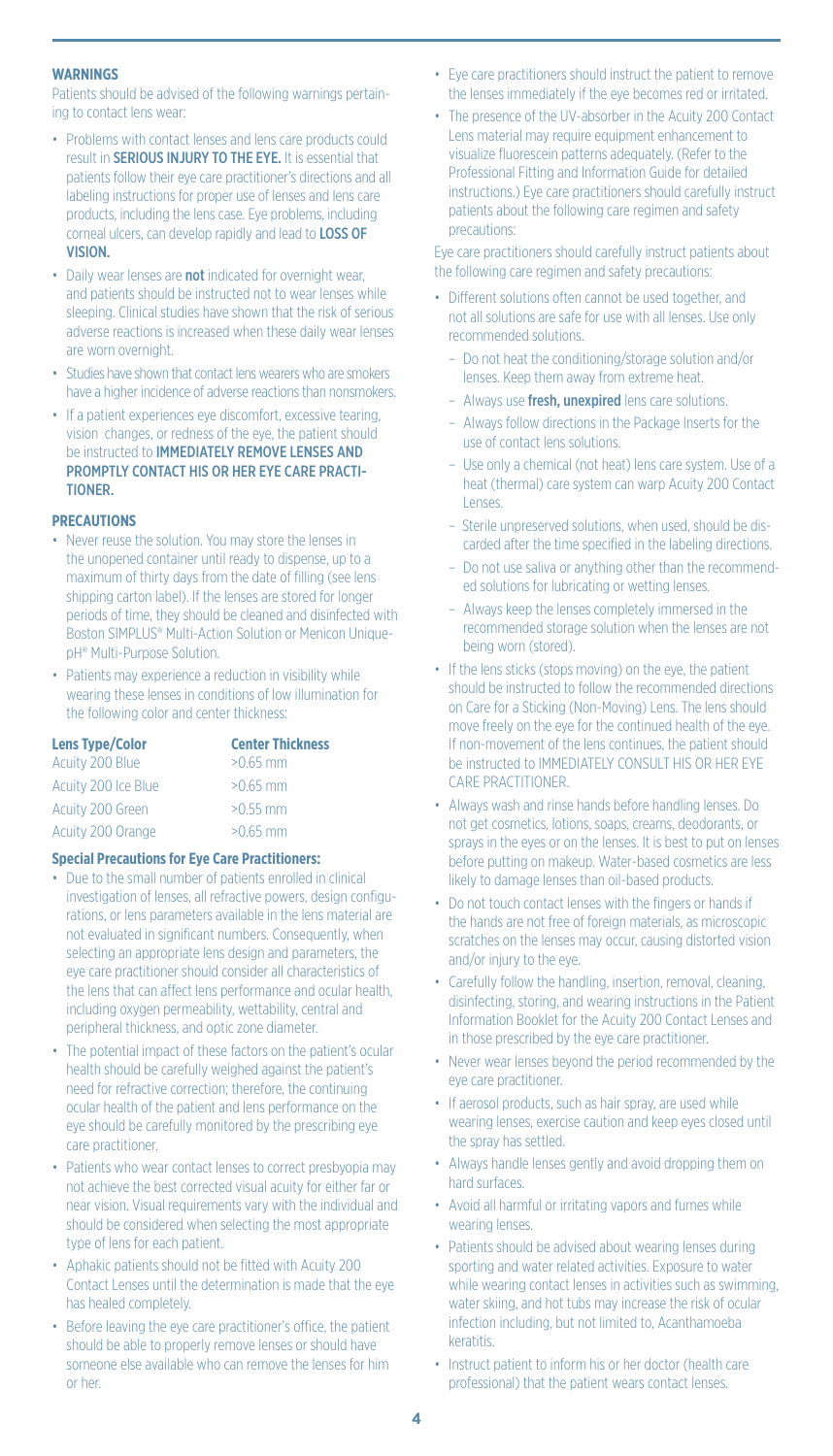- Never use tweezers or other tools to remove lenses from the lens case unless specifically indicated for that use. To remove the lens from the case, pour the solution containing the lens into the palm of your hand.
- Do not touch the lens with fingernails.
- Instruct the patient to contact his or her eye care practitioner before using any medicine in the eyes.
- Instruct the patient to inform his or her employer that he or she wears contact lenses. Some jobs may require use of eye protection equipment or may require that the patient not wear contact lenses.
- As with any contact lens, follow-up visits are necessary to assure the continuing health of the patient's eyes. The patient should be instructed as to a recommended follow-up schedule.

# CAUTION: Non-sterile. Clean and condition lenses prior to use

# **ADVERSE REACTIONS**

The patient should be informed that the following problems may occur:

- Eyes stinging, burning, itching (irritation), or other eye pain
- Comfort is less than when lens was first placed on the eye
- Feeling of something in the eye such as a foreign body or scratched area
- Excessive watering (tearing) of the eyes
- Unusual eye secretions
- Redness of the eyes
- Reduced sharpness of vision (poor visual acuity)
- Blurred vision, rainbows, or halos around objects
- Sensitivity to light (photophobia)
- Dry eyes
- If you notice any of the above:

#### • IMMEDIATELY REMOVE LENSES.

• If the discomfort or problem stops, then look closely at the lens. If the lens is in any way damaged, the lens should not be placed back on the eye. Place the lens in the lens case and contact the eye care practitioner. If the lens has dirt, an eyelash, or other foreign body on it, or the problem stops and the lens appears undamaged, the patient should thoroughly clean, rinse, and disinfect the lenses; then reinsert them. After reinsertion, if the problem continues, IMMEDIATELY REMOVE THE LENSES AND CONSULT THE EYE CARE PRACTITIONER.

When any of the above problems occur, a serious condition such as infection, corneal ulcer, neovascularization, or iritis may be present. The patient should be instructed to keep the lens off the eye and seek immediate professional identification of the problem and prompt treatment to avoid serious eye damage. **FITTING**

For detailed descriptions of the conventional fitting techniques and special fitting considerations for the Acuity 200 Contact Lenses, refer to the Acuity 200 Professional Fitting and Information Guide, copies of which are available from:

> Customer Service Acuity Polymers, Inc. 1667 Lake Avenue Building 59, Suite 303 Rochester, NY 14615 USA www.acuitypolymers.com 1-888-POLYMER (1-888-756-9637)

Professional Fitting Guides are also available through your Authorized ACUITY Manufacturer.

#### **WEARING SCHEDULE**

The wearing and replacement schedules should be determined by the eye care practitioner. Patients tend to overwear the lenses initially. The eye care practitioner should emphasize the importance of adhering to the initial maximum wearing schedule. Regular checkups, as determined by the eye care practitioner, are also extremely important. Acuity 200 Contact Lenses are indicated for daily wear.

Close professional supervision is necessary for therapeutic use of the Acuity 200 Contact Lenses and patient compliance will be critical to the success of this program. Since in these cases the cornea may already be compromised, the cornea must be examined carefully and monitored continually to ensure that the device is not interfering with the condition or healing process.

# **LENS CARE DIRECTIONS**

Eye care practitioners should review lens care directions with the patient, including both basic lens care information and specific instructions on the lens care regimen recommended for the patient.

# General Lens Care (First Clean and Rinse, Then Disinfect Lenses)

1. Rub and Rinse Time

#### *Instruction for Use:*

Follow the complete recommended lens rubbing and rinsing times in the labeling of your solution used for cleaning, disinfecting, and soaking your lenses to adequately disinfect your lenses and reduce the risk of contact lens infection.

#### WARNING:

- Rub and rinse your lenses for the recommended amount of time to help prevent serious eye infections.
- Never use water, saline solution, or rewetting drops to disinfect your lenses. These solutions will not disinfect your lenses. Not using the recommended disinfectant can lead to severe infection, vision loss or blindness.

# 2. Soaking and Storing Your Lenses

#### *Instruction for Use:*

Use only fresh contact lens disinfecting solution each time you soak (store) your lenses.

#### WADNING:

DO NOT REUSE or "top-off" old solution left in your lens case since solution reuse reduces effective lens disinfection and could lead to severe infection, vision loss or blindness. "Topping-off" is the addition of fresh solution to solution that has been sitting in your case.

#### 3. Lens Case Care

#### *Instruction for Use:*

- Clean contact lens cases with digital rubbing using fresh, sterile disinfecting solutions/contact lens cleaner. Never use water. Cleaning should be followed by rinsing with fresh, sterile disinfecting solutions (never use water) and wiping the lens cases with a fresh, clean tissue is recommended. Never air-dry or recap the lens case lids after use without any additional cleaning methods. If air-drying, be sure that no residual solution remains in the case before allowing it to air-dry.
- Replace your lens case according to the directions given to you by your eye care practitioner or the labeling that came with your case.
- Contact lens cases can be a source of bacterial growth.

#### WARNING:

Do not store your lenses or rinse your lens case with water or any non-sterile solution. Only use fresh solution so you do not contaminate your lenses or lens case. Use of non-sterile solution can lead to severe infection, vision loss or blindness.

# 4. Water Activity

#### *Instruction for Use:*

Do not expose your contact lenses to water while you are wearing them.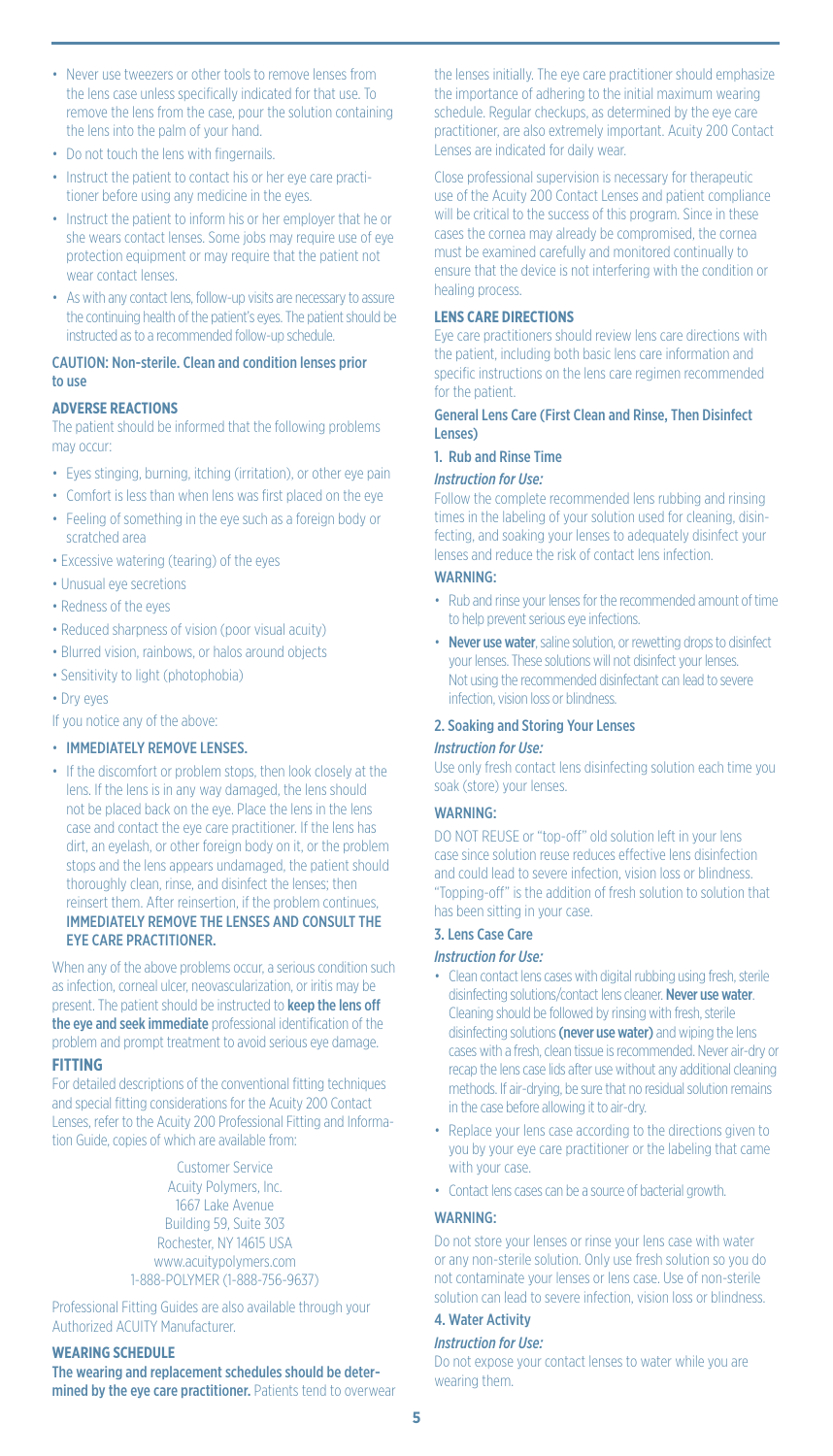# WARNING:

Water can harbor microorganisms that can lead to severe infection, vision loss or blindness. Exposure to water while wearing contact lenses in activities such as swimming, water skiing, and hot tubs may increase the risk of ocular infection, including, but not limited to, Acanthamoeba keratitis. If your lenses have been submersed in water, you should thoroughly clean and disinfect them before insertion. Ask your eye care practitioner (professional) for recommendations about wearing your lenses during any activity involving water.

#### 5. Discard Date on Solution Bottle

#### *Instruction for Use:*

Discard any remaining solution after the recommended time period indicated on the bottle of solution used for disinfecting and soaking your contact lenses.

#### WARNING:

Using your solution beyond the discard date could result in contamination of the solution and can lead to SEVERE INFECTION, VISION LOSS OR BLINDNESS.

#### 6. Basic Instructions

Always wash, rinse, and dry hands before handling contact lenses.

- Always use fresh, unexpired lens care solutions.
- Use the recommended system of lens care, chemical (not heat) and carefully follow instructions on solution labeling. Different solutions often cannot be used together, and not all solutions are safe for use with all lenses. Do not alternate or mix lens care systems unless indicated on solution labeling, or if advised by the eye care practitioner.
- Do not use saliva or anything other than the recommended solutions for lubricating or rewetting lenses. Do not put lenses in the mouth.

Lenses should be **cleaned, rinsed, and disinfected** each time they are removed. Cleaning and rinsing are necessary to remove mucus and film from the lens surface. **Disinfecting** is necessary to destroy harmful germs. The lens case must be emptied and refilled with fresh, sterile recommended storage and disinfection solution prior to disinfecting the lenses.

 Eye care practitioners may recommend a lubricating/rewetting solution, which can be used to wet (lubricate) lenses while they are being worn to make them more comfortable.

 The lens care products listed below are recommended by Acuity Polymers, Inc. for use with Acuity 200 Contact Lenses. Eye care practitioners may recommend alternate products that are appropriate for the patient's use with his or her lens(es).

#### **LENS CARE TABLE: For Acuity 200 Contact Lenses**

| <b>Product Purpose</b>                           | <b>Lens Care System</b>                                                           |
|--------------------------------------------------|-----------------------------------------------------------------------------------|
| Clean                                            | • Menicon Unique pH<br>. Boston Simplus Multi-Action Solution                     |
| Disinfect                                        | • Menicon Unique pH<br>• Boston Simplus Multi-Action Solution                     |
| Store                                            | • Menicon Unique pH<br>. Boston Simplus Multi-Action Solution                     |
| Rinse                                            | • Menicon Unique pH<br>• Boston Simplus Multi-Action Solution                     |
| Lubricate/Rewet                                  | • Boston Rewetting Drops                                                          |
| Insertion of<br>semi-scleral &<br>scleral lenses | Sterile Non-preserved solution as<br>recommended by your eye care<br>professional |

Note: Some solutions may have more than one function, which will be indicated on the label. Read the label on the solution bottle and follow instructions.

- Clean one lens first (always the same lens first to avoid mix-ups), and rinse the lens thoroughly as recommended by your eye care practitioner to remove the cleaning solution, mucus, and film from the lens surface. Follow the instructions provided in the cleaning solution labeling. Put that lens into the correct chamber of the lens case. Then repeat the procedure for the second lens.
- After cleaning, disinfect lenses using the above recommended system by your eye care practitioner and/or the manufacturer. Follow the instructions provided in the disinfection solution labeling.
- To store lenses, disinfect and leave them in the closed/unopened case until ready to wear. If lenses are not to be used immediately following disinfection, you should consult the Package Insert or your eye care practitioner for information on storage of your lenses.
- Always keep your lenses completely immersed in a recommended disinfecting/conditioning solution when the lenses are not being worn. If you discontinue wearing your lenses, but plan to begin wearing them again after a few weeks, ask your eye care practitioner for a recommendation on how to store your lenses.
- Acuity 200 Contact Lenses cannot be heat (thermally) disinfected.
- After removing your lenses from the lens case, empty and rinse the lens case with solution(s) recommended by the lens case manufacturer or the eye care practitioner, then allow the lens case to air-dry. When the case is used again, refill it with fresh storage solution. Lens cases should be replaced at regular intervals as recommended by the lens case manufacturer or your eye care practitioner.
- Your eye care practitioner may recommend a lubricating/ rewetting solution for your use. Lubricating/Rewetting solutions can be used to wet (lubricate) your lenses while you are wearing them to make them more comfortable.
- Your eye care practitioner may recommend a Weekly Enzymatic Cleaner which can be used to effectively remove protein deposits from your Acuity 200 Contact Lenses.

#### **7. Care for a Sticking (Non-Moving) Lens**

If the lens sticks (stops moving/cannot be removed), apply one to three drops of a recommended lubricating or rewetting solution directly to your eye and wait until the lens begins to move freely on the eye before removing it. If non-movement of the lens continues after 5 minutes, you should **IMMEDIATELY CONSULT YOUR EYE** CARE PRACTITIONER.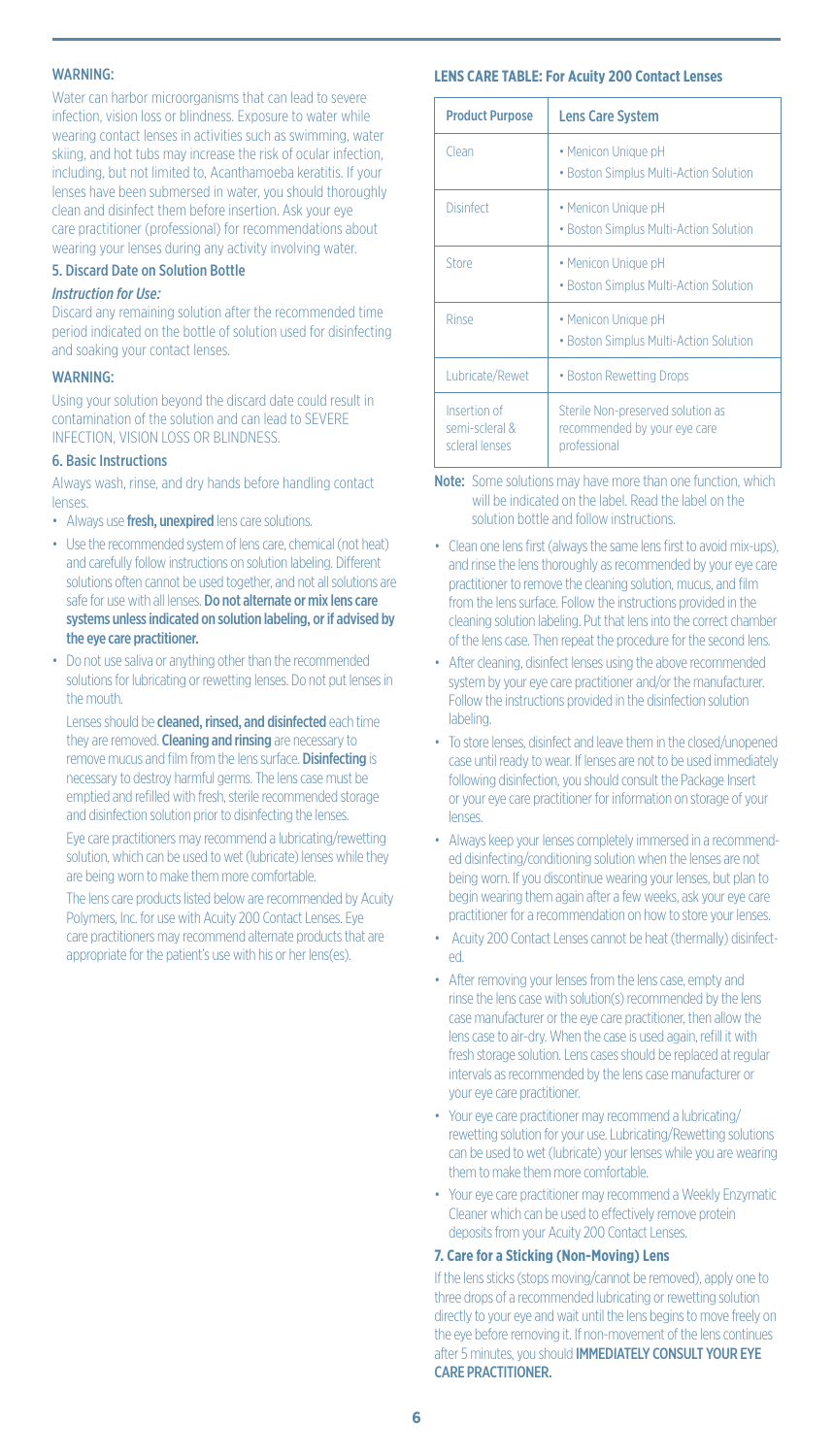# **8. Emergencies**

If chemicals of any kind (household products, gardening solutions, laboratory chemicals, etc.) are splashed into your eyes, you should: FLUSH YOUR EYES IMMEDIATELY WITH TAP WATER, THEN REMOVE YOUR LENSES PROMPTLY, IF POSSIBLE, AND IMME-DIATELY CONTACT YOUR EYE CARE PRACTITIONER OR VISIT A HOSPITAL EMERGENCY ROOM WITHOUT DELAY.

# **HOW SUPPLIED**

Each lens is supplied (non-sterile) in a plastic lens case, dry or in solution (Menicon Unique pH Multi-Purpose Solution or Boston SIMPLUS® Multi-Action Solution). The case is labeled with the base curve, diopter power, diameter, center thickness, color, UV-absorber (if present), and lot number. Additional parameters of add power, segment height, prism ballast, and truncation may be included for bifocal lenses.

# **REPORTING OF ADVERSE REACTIONS**

All serious adverse reactions observed in patients wearing Acuity 200 Contact Lenses or adverse experiences with the lenses should be reported to:

Customer Service Acuity Polymers, Inc. 1667 Lake Avenue Building 59, Suite 303 Rochester, NY 14615 USA 1-888-POLYMER (1-888-756-9637)

© 2021 Acuity Polymers, Inc.

| <b>Symbol</b> | <b>Definition</b>                                                |
|---------------|------------------------------------------------------------------|
| RX only       | For sale only by or on the order of a<br>lens care professional. |
|               | Attention, see instructions for use.                             |
| 45°C          | Upper limit of temperature                                       |